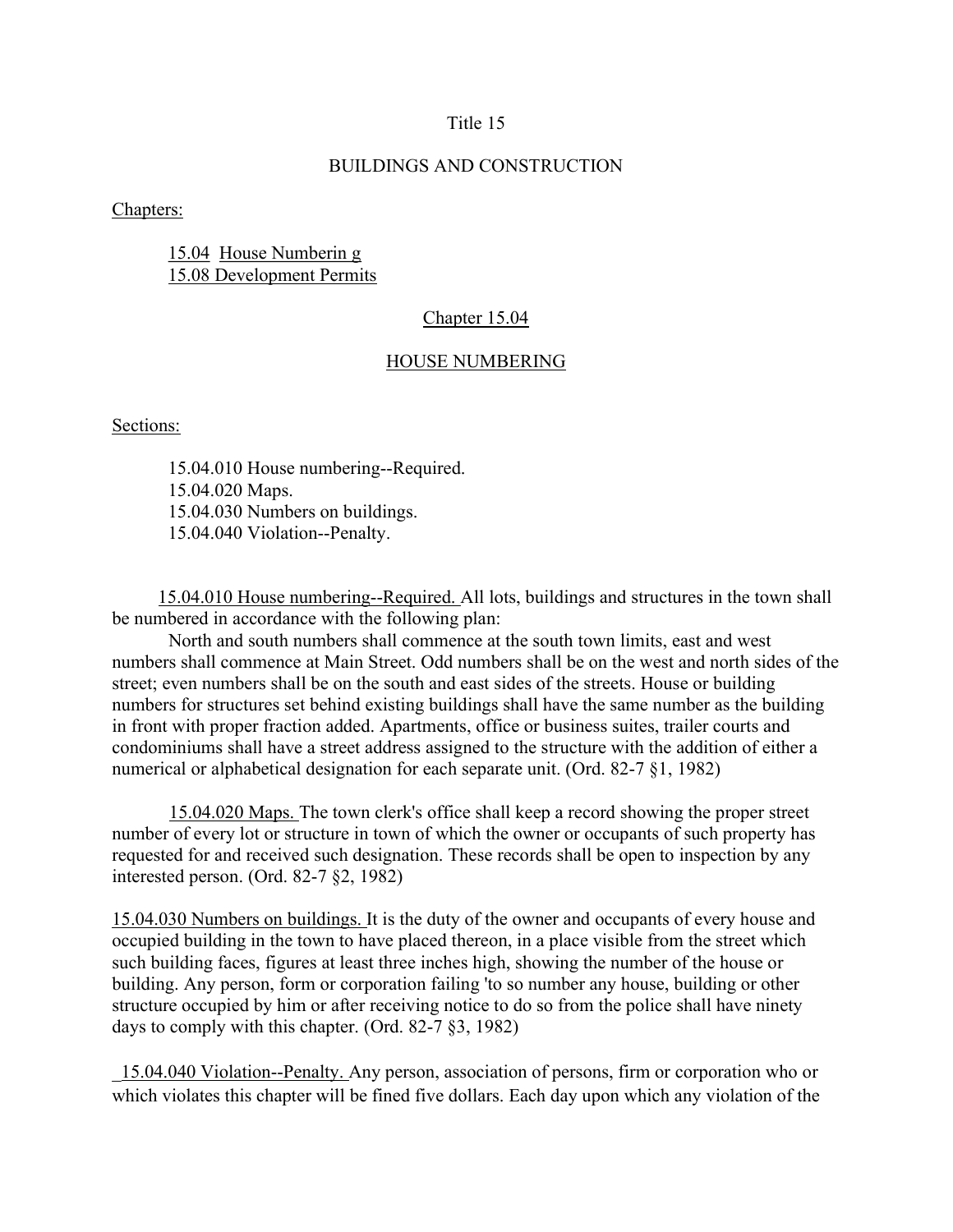ordinance codified in this chapter exists shall be considered a separate violation. (Ord. 82-7 §4, 1982)

# Chapter 15.08

### DEVELOPMENT PERMITS

# Sections:

| 15.08.010 Development Permit Required |  |  |
|---------------------------------------|--|--|
|                                       |  |  |

- 15.08.020 Application for Development Permit
- 15.08.030 Town Clerk Review
- 15.08.040 Planning and Zoning Commission Review and Recommendation
- 15.08.050 Town Council Action
- 15.08.060 Revocation of Permits
- 15.08.070 Lapse of Development Permit

## 15.08.010. Development Permit Required.

A. All proposed land development and use, construction, and site improvements including the placement of mobile homes and enlargement of existing uses and structures, shall require a permit and shall conform to the applicable zoning standards prescribed in Title 17 of the Marbleton Municipal Code.

 B. At all times during development and construction, an issued Development Permit shall be posted in a prominent and visible location at the envelopment site.

 C. The Town shall not knowingly issue a permit which is in violation of any private covenants or restrictions upon the property. (Ord. 2006-10, 7/10/2006)

15.08.020. Application for Development Permit.

A. An applicant for a development permit shall complete and file an application with the Town Clerk on a form prescribed by the Town.

B. The application shall be accompanied by the application fee and by a site plan and other documents setting forth the following information:

1. The name and address of the owner or applicant;

2. A legal description or other information necessary to identify the site;

3. A site plan, showing the proposed layout of improvements, including buildings and other structures and off-street parking;

4. All additional materials which the applicant shall choose to submit or which the Town Clerk shall request in order to determine if the application conforms to the applicable zoning regulations. (Ord. 2006-10, 7/10/2006)

## 15.08.030. Town Clerk Review.

A. The Town Clerk shall review the application and materials submitted therewith to determine if the proposed development or use conforms to the applicable zoning regulations.

B. If an application is not complete, the Town Clerk shall advise the applicant of any deficiencies. When a completed application has been received; the Town Clerk shall refer the application to the Planning and Zoning Commission for further review. (Ord. 2006-10,